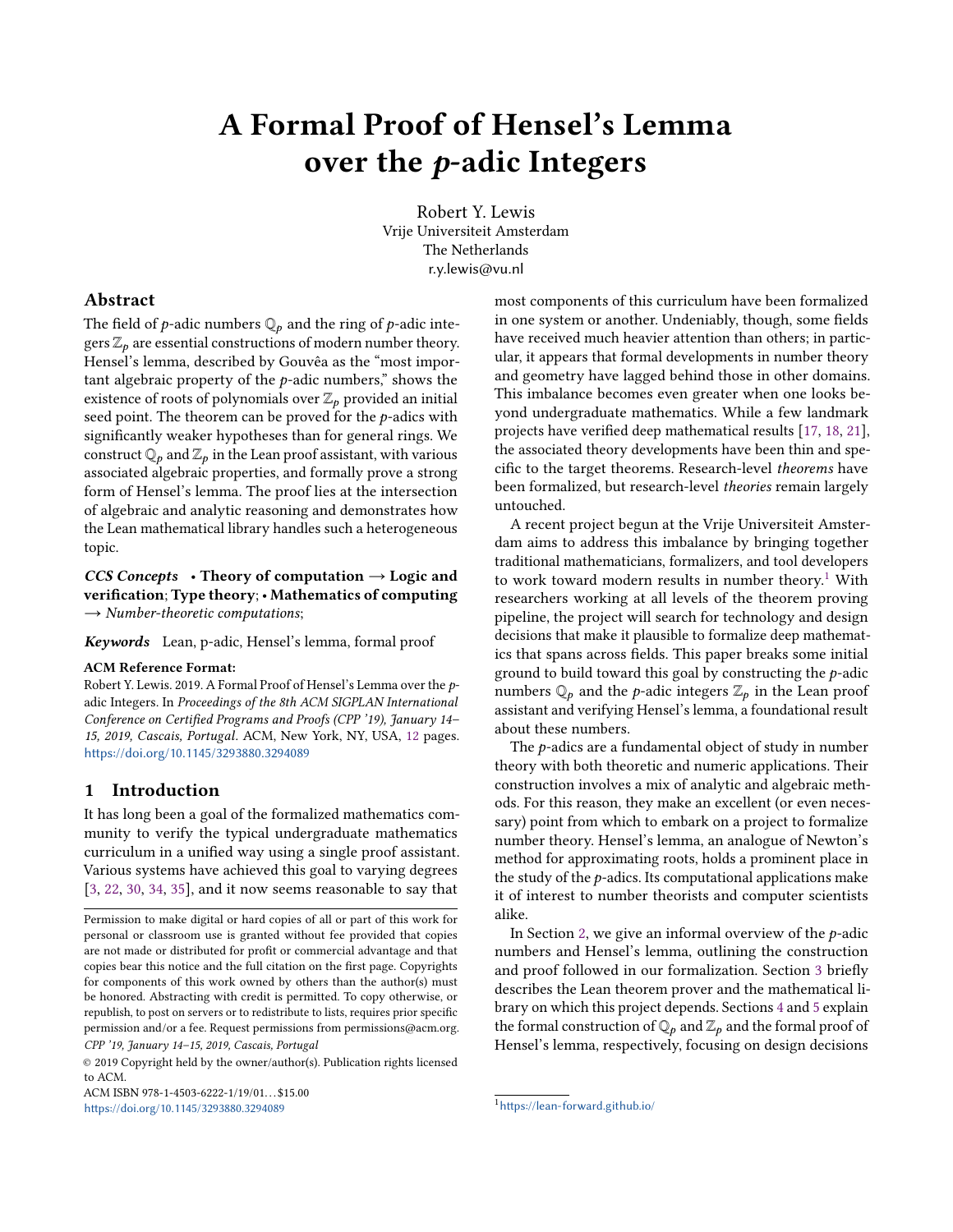made during the formalization process. In Sections [6](#page-9-0) and [7,](#page-9-1) we consider related work and reflect on the project.

The formalization described in this paper is incorporated into the Lean mathematical library, available on GitHub.[2](#page-1-1) Since this library is regularly changing, we preserve a snapshot of its status at the time this paper was submitted. This snapshot, and a map between this paper and the formaliza-tion, can be found on the author's website.<sup>[3](#page-1-2)</sup> The code blocks presented in this paper should be read as schematic, not literal: we sometimes change names, omit universe levels, and swap implicit and explicit arguments for the sake of presentation.

# <span id="page-1-0"></span>2 The p-adic Numbers and Hensel's Lemma

Readers who have seen the construction of the real numbers R via Cauchy sequences of rationals will find the construction of  $\mathbb{Q}_p$  familiar. To motivate stepping from  $\mathbb{Q}$  to  $\mathbb{R}$ , we traditionally point to the fact that  $Q$  is *incomplete*: there are sequences of rational numbers that seem to approach a value but do not converge to any rational number. As an example, consider the sequence  $r = (1, 1.4, 1.41, 1.414, 1.4142, ...)$ where the entry at index  $n$  is the greatest  $(n+1)$ -digit rational number whose square is less than 2. This sequence has no number whose square is less than 2. This sequence has no<br>limit in Q, since  $\sqrt{2}$  is irrational. We obtain R by creating points to represent the limit of  $r$  and similarly "convergent" sequences.

More precisely, we say that a sequence  $s : \mathbb{N} \to \mathbb{Q}$  is *Cauchy* if for every positive  $\epsilon \in \mathbb{Q}$ , there exists a number *N* such that for all  $k$  ≥ *N*,  $|s_N - s_k|$  <  $\epsilon$ . Two sequences s and t are *equivalent*, written  $s \sim t$ , if for every positive  $\epsilon \in \mathbb{Q}$ , there exists an N such that for all  $k \geq N$ ,  $|s_k - t_k| < \epsilon$ . Morally, a Cauchy sequence is one whose terms eventually get arbitrarily close to each other, and should converge to a (possibly irrational) value; two Cauchy sequences are equivalent if they should converge to the same value. The set of real numbers  $\mathbb R$  is defined to be the quotient of the set of Cauchy sequences with respect to ∼, which is to say that a real number is a set of equivalent Cauchy sequences. It can be shown that Cauchy sequences inherit the field operations from Q, and that these operations respect ∼, so they can be lifted to the quotient.

We often call  $\mathbb R$  the *completion* of  $\mathbb Q$  because it is the smallest extension of Q in which all Cauchy sequences converge. But it is more accurate to say that  $\mathbb R$  is a completion of  $\mathbb Q$ , since the notion of a Cauchy sequence is parametrized by a notion of closeness. A function  $f$  on  $\mathbb Q$  is a (generic) absolute value if it is positive-definite ( $f(0) = 0$  and  $f(k) > 0$  otherwise), subadditive  $(f(x + y) \leq f(x) + f(y))$ , and multiplicative  $(f(x \cdot y) = f(x) \cdot f(y))$ . We can replay the construction above, replacing the standard absolute value on Q with any

<span id="page-1-1"></span>

<span id="page-1-2"></span><sup>3</sup><http://robertylewis.com/padics/>

<span id="page-1-3"></span>

| 1111111<br>$\ldots$ 4444444 | 1212121<br>$\ldots$ 31313132 | 1111111<br>. 31313132 |
|-----------------------------|------------------------------|-----------------------|
|                             |                              | + 44444444            |
|                             |                              | $\dots$ 31313131      |
|                             |                              |                       |

**Figure 1.** If we represent  $\mathbb{Q}_p$  as left-infinite streams of digits, we can perform addition and multiplication in base  $p$  by carrying remainders to the left. 5-adically,  $\dots$  444444 + 1 = 0 and  $\dots$  313132  $\times$  3 = 1. The former means that adding . . . <sup>444444</sup> to any number is the same as subtracting 1. All of these numbers (besides 0) have 5-adic norm equal to 1.

generic absolute value. If we use the trivial absolute value  $a(x) = (0$  if  $x = 0$  else 1), then a sequence of rationals is Cauchy if and only if it is eventually constant, and so the completion process adds no new points to Q.

There are infinitely many absolute values on Q, even identifying scalar multiples: every prime number induces a unique absolute value. Fix  $p \in \mathbb{N}$  with  $p > 1$ , and for  $z \in \mathbb{Z}$ with  $z \neq 0$ , define the *p*-adic valuation  $v_p(z)$  to be the largest *n* such that  $p^n \mid z$ , which we read as " $p^n$  divides z." This valuation extends to  $\mathbb{Q}$  by setting  $y(a/r) = y(a) - y(r)$ valuation extends to  $\mathbb Q$  by setting  $v_p(q/r) = v_p(q) - v_p(r)$ , where  $q$  and  $r$  are coprime. The  $p$ -adic norm on  $\mathbb Q$  is defined by  $|x|_p = p^{-\nu_p(x)}$  with  $|0|_p = 0$ . If p is prime, this function is<br>an absolute value. Surprisingly, this exhausts the list of posan absolute value. Surprisingly, this exhausts the list of possibilities. Ostrowski's theorem [\[36\]](#page-10-8) states that any absolute value on Q is (a positive scalar power of) either the standard absolute value, the trivial absolute value, or the  $p$ -adic norm for some prime p. The p-adic numbers  $\mathbb{Q}_p$  are the completion of  $\mathbb Q$  with respect to the *p*-adic norm. Since a positive scalar power of an absolute value induces an isomorphic completion, we can focus our attention on  $\mathbb R$  and the family  $\{Q_p | p \text{ prime}\}.$ 

To get an intuition for how the  $p$ -adic numbers behave, consider what it means for two rationals to be close under the p-adic norm. A rational x has small p-adic norm if  $p^{-\nu_p(x)}$  is<br>small that is if  $\nu_p(x)$  is large which means that x is divisible small, that is, if  $v_p(x)$  is large, which means that x is divisible by a large power of p. Thus  $|x - y|_p$  is small if x and y are separated by a multiple of  $p^k$  for some large k. The elements<br>of a Cauchy sequence, then, are separated by multiples of of a Cauchy sequence, then, are separated by multiples of larger and larger powers of p.

The traditional decimal expansion allows us to write any nonzero real number in the form  $\pm \Sigma_{i=-\infty}^{k} a_i \cdot 10^i$ , where k is a<br>(finite possibly negative) integer and each  $a_i \in \{0, 1, \ldots, 9\}$ finite, possibly negative) integer and each  $a_i \in \{0, 1, ..., 9\}$ <br>(finite, possibly negative) integer and each  $a_i \in \{0, 1, ..., 9\}$ with  $a_k \neq 0$ . We can analogously define a *p*-adic expansion allowing us to write any nonzero element of  $\mathbb{Q}_p$  uniquely in the form  $\sum_{i=k}^{\infty} a_i \cdot p^i$ , with  $a_i \in \{0, 1, \ldots, p-1\}$  and  $a_k \neq 0$ <br>(Figure 1) Such a series does not necessarily converge to Figure [1\)](#page-1-3). Such a series does not necessarily converge to (Figure 1). Such a series does not necessarily converge to a real number, but it does converge under the p-adic norm. For  $m \ge n$ , the difference between the *m*th and *n*th partial sums is divisible by  $p^n$ , so its norm is bounded by  $p^{-n}$ , which<br>tends to 0 as n grows tends to 0 as  $n$  grows.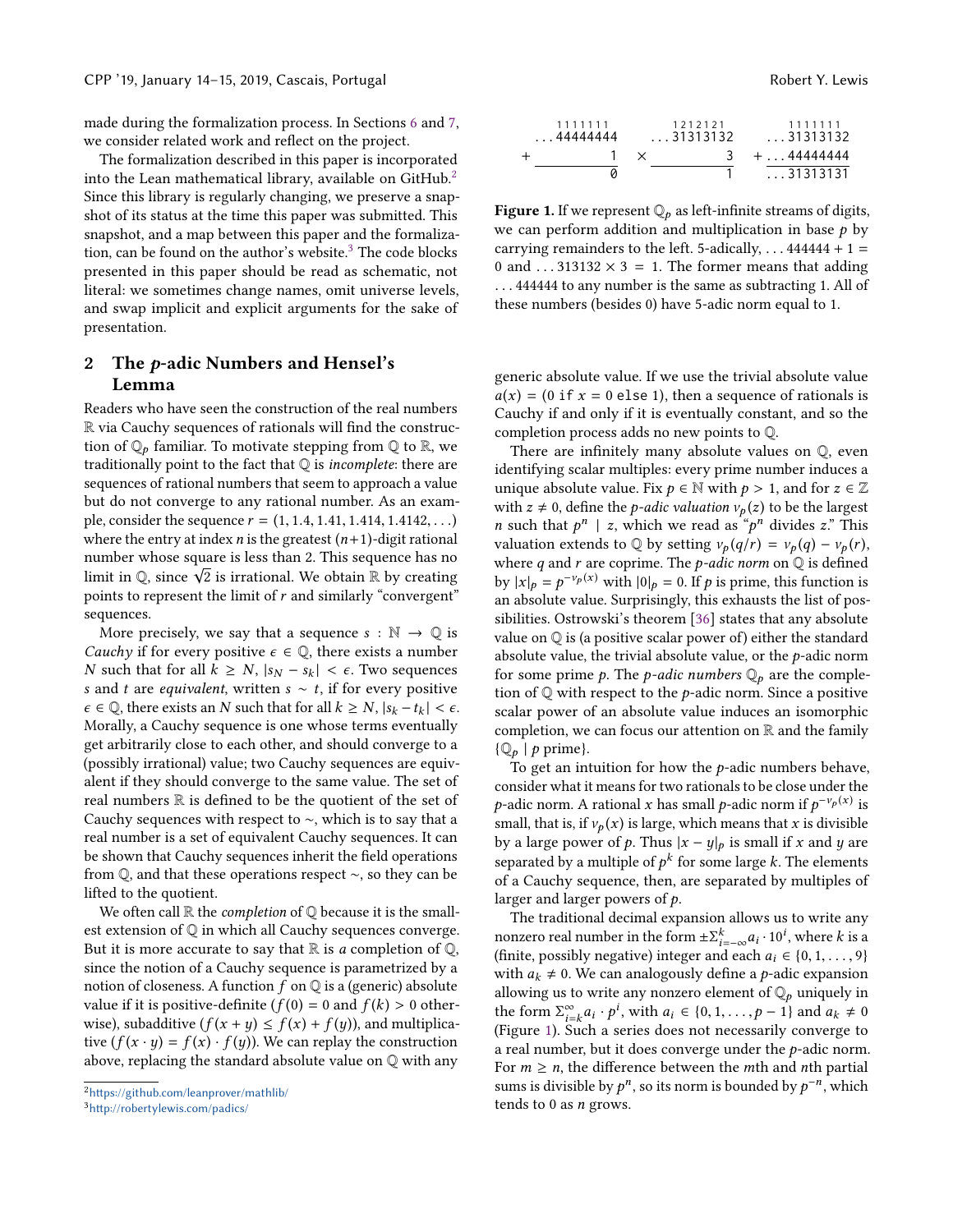<span id="page-2-1"></span>

Figure 2. This diagram displays initial segments of elements of  $\mathbb{Z}_3$ . The 3-adic integers are the infinite continuation of this tree to the left. The distance between two 3-adic integers is determined by the depth of their first common ancestor, where deeper means closer. Thus, the open sets of the topology on  $\mathbb{Z}_3$  are generated by the down(left)-sets of this infinite tree.

The *p*-adic norm on  $\mathbb Q$  extends to a norm on  $\mathbb Q_p$ , such that  $|\sum_{i=k}^{\infty} a_i \cdot p^i|_p = p^{-k}$ . These norms share a useful (if counterintuitive) property. The familiar triangle inequality states that  $|x + y| \le |x| + |y|$  for any x and y. But we can show something stronger for the p-adic norm, namely the nonarchimedean property, which states that

$$
|x+y|_p \le \max(|x|_p, |y|_p).
$$

In fact, if  $|x|_p \neq |y|_p$ , it holds that  $|x + y|_p = \max(|x|_p, |y|_p)$ .

Under the standard absolute value, any Cauchy sequence of integers is eventually constant, but this is not the case under the  $p$ -adic norm. It can be shown that such a sequence converges to a *p*-adic number *z* with  $|z|_p \leq 1$ , and so we define the *p*-adic integers  $\mathbb{Z}_p = \{z \in \mathbb{Q}_p \mid |z|_p \leq 1\}$  (Figure [2\)](#page-2-1). Equivalently, a *p*-adic integer is a *p*-adic number whose  $p$ adic expansion has no nonzero values to the right of the decimal point. Because of the nonarchimedean property, the sum of two *p*-adic integers is still an integer, and thus  $\mathbb{Z}_p$ forms a ring.

As a complete structure with a nonarchimedean norm,  $\mathbb{Q}_p$ is a natural setting to develop a theory of analysis. Many of the familiar notions of calculus over R are simplified in this setting. For instance, deciding whether an infinite series of real numbers  $\sum_{i=0}^{\infty} r_i$  converges can be a subtle problem,

and calculus students traditionally learn a list of convergence tests to answer it. Over  $\mathbb{Q}_p$ , the nonarchimedean property guarantees that such a series converges if and only if  $\lim_{i\to\infty} |r_i|_p = 0$ . Mahler's theorem [\[31\]](#page-10-9) describes a re-<br>markably straightforward characterization of continuous markably straightforward characterization of continuous functions on  $\mathbb{Z}_p$ .

Applications of  $p$ -adic analysis arise in many areas of number theory, including in the studies of Diophantine equations and arithmetic progressions [\[28\]](#page-10-10). In computer science, the p-adics can be used to implement efficient rational arith-metic [\[24\]](#page-10-11). The *p*-adic integers  $\mathbb{Z}_p$  are particularly useful for establishing facts about divisibility and modularity. Just as analysis over  $\mathbb{Q}_p$  is in some sense simpler than analysis over  $\mathbb{R}$ , the algebraic structure on  $\mathbb{Z}_p$  makes these results comparatively easy to obtain. Another application is in the method of Chabauty–Coleman [\[33\]](#page-10-12), which can often be used to determine rational points on algebraic varieties. This method is used in the resolution of certain generalized Fermat equations [\[12\]](#page-10-13), closely related to the mathematics that the Lean Forward project will address.

Gouvêa [\[19\]](#page-10-14) cites Hensel's lemma [\[25\]](#page-10-15) as the "most important algebraic property of the p-adic numbers." This result, which establishes a connection between the numbertheoretic properties and the analysis of polynomial functions over  $\mathbb{Z}_p$ , is the backbone of the study of the *p*-adics. It is often applied to prove the (non)existence of solutions to polynomial equations over various rings; in computer science, it appears in floating point rounding algorithms. Hensel's lemma is stated in the literature in many forms. The central idea is that for any univariate polynomial f over  $\mathbb{Z}_p$ , if one can find a point *a* such that  $f(a)$  and  $f'(a)$  satisfy certain re-<br>quirements then f has a unique root within a neighborhood quirements, then  $f$  has a unique root within a neighborhood of a. (We state the hypotheses explicitly in Section [5.](#page-6-0))

Hensel's lemma can be used to reduce the problem of finding roots of a polynomial over  $\mathbb{Z}_p$  to the (finite) problem of finding roots over  $\mathbb{Z}/p^k\mathbb{Z}$ , typically for small k. The<br>local-global principle, also known as the Hasse or Hasse local-global principle, also known as the Hasse or Hasse-Minkowski principle, is one of the central principles of Diophantine geometry [\[38\]](#page-11-1). It describes a general system that aims translating questions about roots over Q to questions about roots over  $\mathbb{Q}_p$  and  $\mathbb{R}$ , which are often easier to answer. A striking application of this principle shows that a quadratic form over  $\mathbb Q$  has nontrivial roots in  $\mathbb Q$  if and only if it has nontrivial roots in  $\mathbb R$  and  $\mathbb Q_p$  for all prime  $p$ . The scope and applications of the local-global principle are actively explored in number theory today; Browning [\[7\]](#page-10-16) gives a survey of recent results.

#### <span id="page-2-0"></span>3 The Lean Mathematical Library

The Lean proof assistant, developed principally by Leonardo de Moura, was first released in 2014 [\[14\]](#page-10-17). Lean implements a version of the calculus of inductive constructions (CIC) [\[11\]](#page-10-18) with support for quotient types and classical reasoning. Since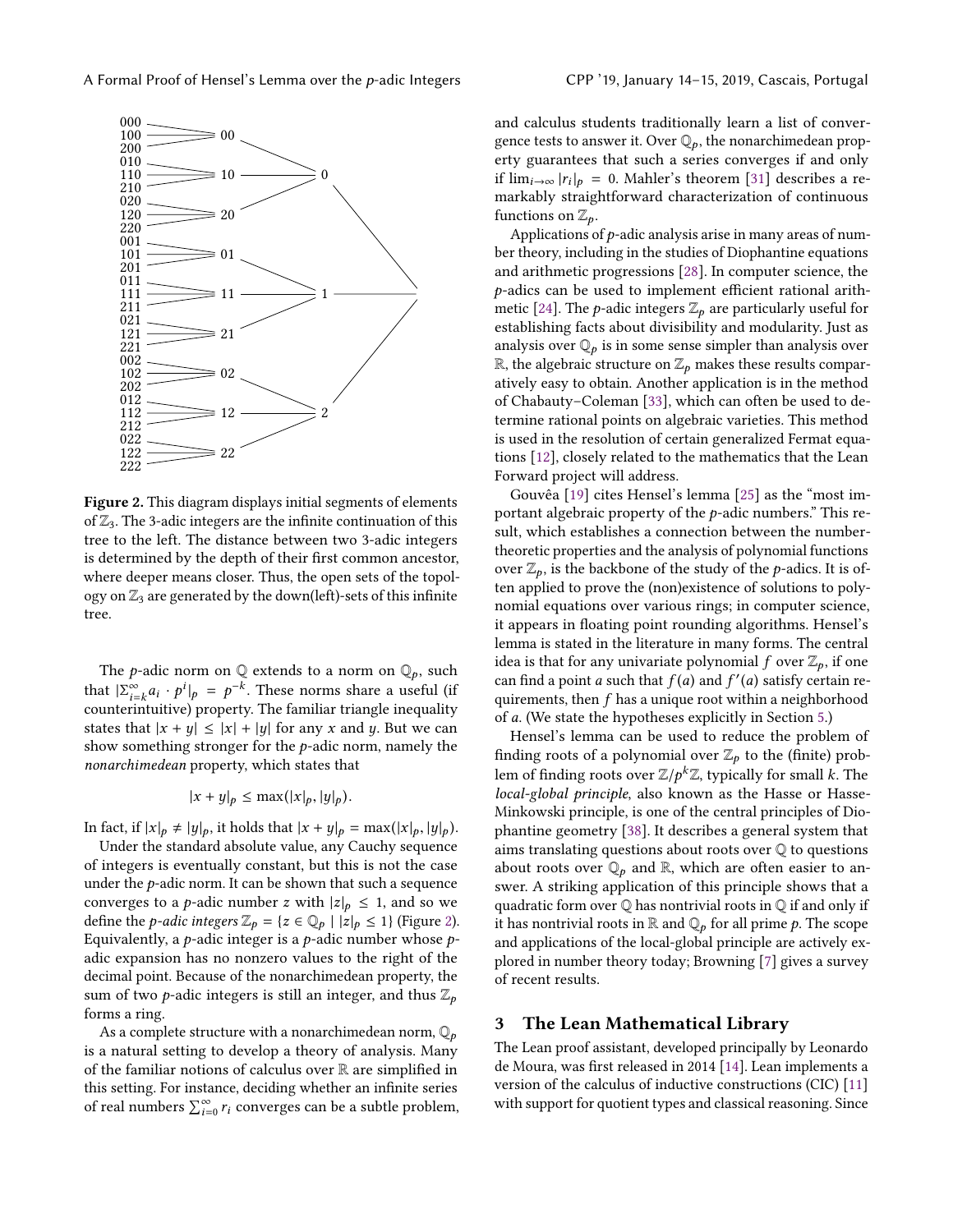```
class semigroup (\alpha : Type) extends has_mul \alpha :=
(mul_assoc : \forall ab c : \alpha, a * b * c = a * (b * c))class monoid (\alpha : Type) extends semigroup \alpha,
  has_one \alpha :=
(one_mul : \forall a : \alpha, 1 \star a = a)
(mul_one : \forall a : \alpha, a * 1 = a)
class group (\alpha : Type) extends monoid \alpha,
  has_inv \alpha :=
(mul\_left\_inv : \forall a : \alpha, a^{-1} * a = 1)lemma one_inv (\alpha : Type) [group \alpha] :
  1^{-1} = (1 : \alpha) :=inv_eq_of_mul_eq_one (one_mul 1)
```
Figure 3. A sample of the bottom of the algebraic hierarchy. The lemma one\_inv can be applied to any  $\alpha$  for which Lean can infer an instance of group  $\alpha$ .

the release of the most recent version in 2017 [\[13\]](#page-10-19), there has been a concerted effort to develop mathlib, a comprehensive library for use in mathematics and computer science [\[9\]](#page-10-20).

Lean's mathlib is younger and smaller than similar libraries in other systems, such as Coq's Mathematical Components [\[30\]](#page-10-2) or Isabelle's Archive of Formal Proofs [\[35\]](#page-10-4), but it contains developments in many important areas of mathematics. It notably includes a proof of the law of quadratic reciprocity, a model of ZFC, and the construction of the Lebesgue measure on R.

The datatypes available in mathlib include the concrete types commonly found in mathematics, among them N, Z, Q, R, and C; finite sets and multisets over a base type; and embeddings and isomorphisms between types. The algebraic hierarchy of mathlib is designed using type classes, which endow a base type with extra structure in the forms of operations, properties, and notation [\[39,](#page-11-2) [42\]](#page-11-3). Lean's type class resolution mechanism automatically manages inheritance between type classes (Figure [3\)](#page-3-0). If a type class T' extends (directly or by transitivity) a type class T, any theorem proved over T will apply to any type that instantiates T'. The algebraic hierarchy begins with semigroups and monoids and extends to rich structures including fields, Noetherian rings, and principal ideal domains. Van Doorn, von Raumer, and Buchholz [\[40\]](#page-11-4) give a more detailed explanation of how type classes are used to define an algebraic hierarchy in Lean.

Topological structure is also managed using type classes. In particular, topologies on metric spaces, normed spaces, and similar structures are inherited from the topology defined on uniform spaces [\[6\]](#page-10-21), of which all of these structures are instances. Topological notions such as limits and continuity are defined using filters [\[26\]](#page-10-22), which specialize to more familiar definitions on metric or normed spaces.

In contrast to many other libraries for CIC-based systems, mathlib does not focus on constructive mathematics. Most of the core datatypes are defined computably, making them able to be reduced in the kernel or virtual machine. But the more abstract mathematical theories freely use classical logic; these theories are mostly noncomputable. Since the system can easily track the computability of a declaration, terms that do not depend on additional axioms will still compute.

Lean features a powerful metaprogramming framework that allows users to write custom tactics in the language of Lean itself [\[16\]](#page-10-23). There are a number of such tactics included in mathlib. Relevant to this project are linarith, which proves linear inequality goals using certified Fourier-Motzkin elimination; ring, a tactic based on Gregoire and Mahboubi's work in Coq [\[20\]](#page-10-24) which normalizes expressions in the language of (semi)rings; and wlog, which reduces symmetric goals to a single case.

The development described in this paper uses a large portion of mathlib. In particular, it makes use of the concrete datatypes  $\mathbb Q$  and  $\mathbb Z$ , along with many lemmas concerning divisibility and modular arithmetic; the topology library, for properties about continuity and limits; the analysis library, for the definitions of normed rings and fields and the topological properties of these structures; the abstract algebra library, to derive additional algebraic structure on  $\mathbb{Z}_p$ ; and the polynomial library, which is needed even to state Hensel's lemma. This project has led to contributions to mathlib in all of these domains.

Readers unused to Lean syntax should note that explicit arguments to declarations are enclosed in parentheses (), implicit arguments are enclosed in curly brackets {}, and type class arguments are enclosed in square brackets []. Only explicit arguments are given by the user when applying a declaration. For instance, writing a theorem as

```
lemma one_mul {\alpha : Type} [group \alpha] (a : \alpha) : ...
```
specifies that the type  $\alpha$  is supposed to be inferred automatically (say, from the argument a). The group structure on α, which is introduced anonymously, should be inferred by type class resolution. In the context  $z : \mathbb{Z}$ , Lean will confirm that one\_mul z is a proof that  $1 \times z = z$ .

Another important feature of Lean syntax is its projection notation. Suppose S is a structure (or record) type with a field val, and t : S. The typical way to access the val field of t is by S.val t; here S.val is a compound name, with val living in the namespace S. Lean also admits the abbreviation t.val, using the period to separate a term and a name. This notation is not restricted to projections, although it is most commonly used there. In general, if a term named T.op has been defined and t : T, then t.op abbreviates T.op where t is inserted as the first argument of type T. For a concrete example, consider the type polynomial  $\alpha$  and the operator

polynomial.eval :  $\alpha \rightarrow$  polynomial  $\alpha \rightarrow \alpha$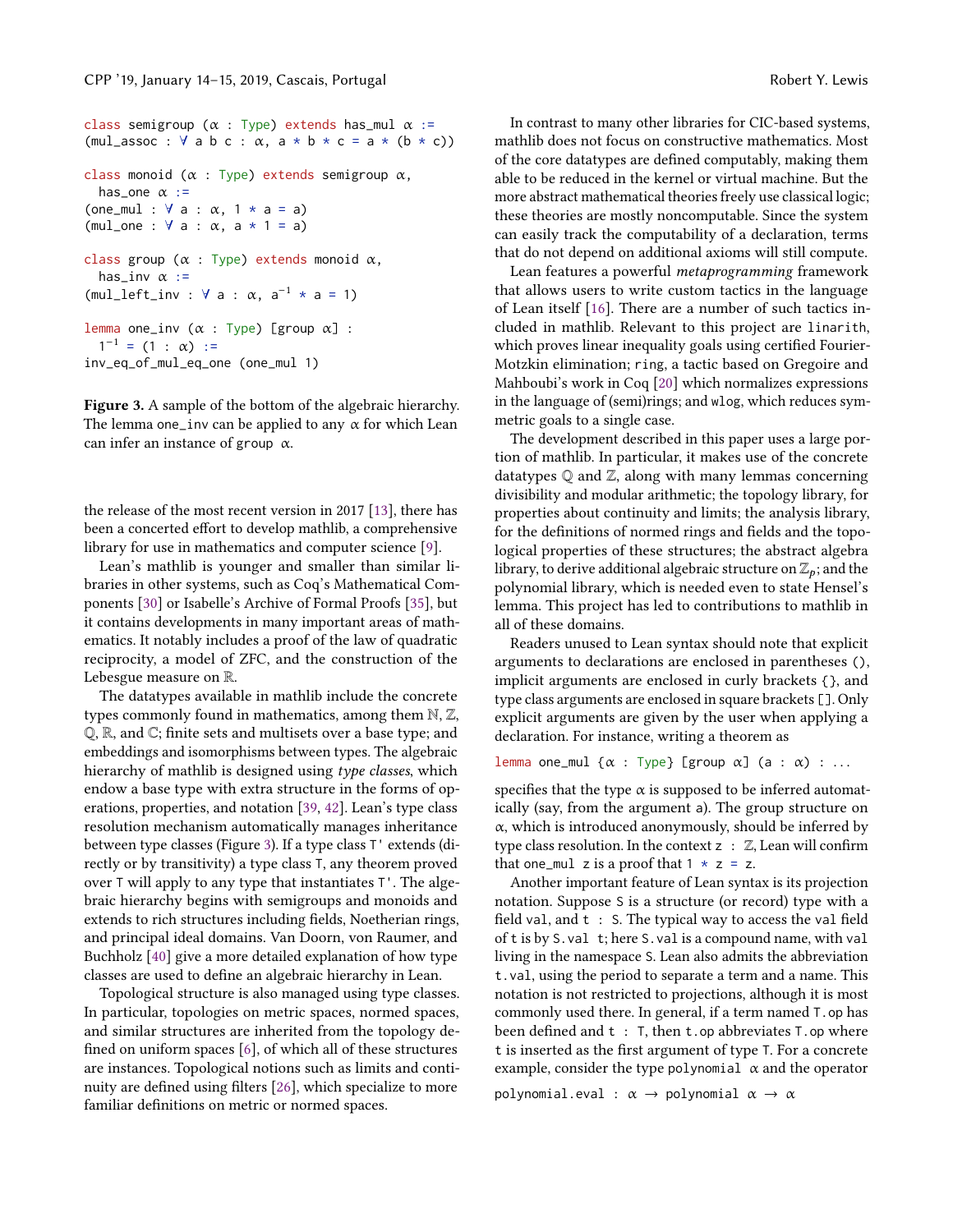A Formal Proof of Hensel's Lemma over the p-adic Integers CPP '19, January 14-15, 2019, Cascais, Portugal

which evaluates a univariate polynomial at an argument. If we have F : polynomial  $\alpha$  and a :  $\alpha$ , we can use the notation F.eval a in place of polynomial.eval a F. This notation can be nested, e.g. to replace

polynomial.eval a (polynomial.derivative F)

with F.derivative.eval a.

### <span id="page-4-0"></span>4 Formalizing the  $p$ -adic Numbers

In this section we describe the formal construction of  $\mathbb{Q}_p$  and  $\mathbb{Z}_p$  and the proofs of their associated algebraic properties. We approximately follow the presentation from Gouvêa [\[19\]](#page-10-14), although many of the ideas here are canonical in the mathematical literature. Broadly, our construction goes by the following plan:

- <span id="page-4-2"></span>1. Define the *p*-adic valuation on  $\mathbb{Z}$ , extend it to  $\mathbb{Q}$ , and use this to define the p-adic norm.
- <span id="page-4-1"></span>2. Show that the *p*-adic norm on  $\mathbb Q$  is a non-archimedean absolute value.
- 3. Define  $\mathbb{Q}_p$  as the completion of  $\mathbb{Q}$  with respect to the p-adic norm.
- <span id="page-4-3"></span>4. Show that  $\mathbb{Q}_p$  inherits field operations and a norm from Q.
- 5. Define  $\mathbb{Z}_p$  as a subtype of  $\mathbb{Q}_p$ , and show that it instantiates various algebraic structures.

Throughout this development, we will fix a natural num-ber p. Some proofs in step [2](#page-4-1) assume only that  $p > 1$ . In the rest of the development, we work under the assumption that  $p$  is prime. We manage this primality assumption using type classes, so such arguments never need to be given explicitly. In the code snippets below, we typically assume that these arguments have been fixed as parameters, and only include them in the signatures of our functions when we wish to highlight them.

The valuation and norm functions defined in step [1](#page-4-2) are total: instead of taking proofs (e.g. that  $p$  is prime) as arguments, they return the value 0 when their arguments are not in the intended domain. This approach to defining partial functions is common in logics that support only total functions. Proofs of properties of these functions assume that the arguments are in the intended domain; these proofs are often inferred by the type class mechanism and are thus transparent to the user.

#### 4.1 The *p*-adic Valuation and Norm on  $\mathbb Q$

The *p*-adic valuation  $v_p(z)$  of an integer  $z \neq 0$  is the largest k such that  $p^k \mid z$ . This extends to  $\mathbb{Q}$  by setting  $v_p(q/r) =$ <br> $v_q(q) = v_q(r)$  when a and r are continue. We define these  $v_p(q) - v_p(r)$  when q and r are coprime. We define these functions in Lean using the operator nat.find\_greatest P b, which returns the greatest  $n \leq b$  satisfying the predicate P. Recall that z.nat\_abs, q.num, and q.denom are projection notation for int.nat\_abs z, rat.num q, and rat.denom q respectively.

def padic\_val (p : N)  $(z : \mathbb{Z}) : \mathbb{N} :=$ if  $z = 0$  then 0 else if p > 1 then nat.find\_greatest  $(\lambda \nk, (p \land k) | z) z.nat\_abs$ else 0

def padic\_val\_rat (p : N)  $(q : Q) : Z :=$ (padic\_val p q.num :  $\mathbb{Z}$ )-(padic\_val p q.denom :  $\mathbb{Z}$ )

```
def padic_norm (p : \mathbb{N}) (q : \mathbb{Q}) : \mathbb{Q} :=if q = 0 then 0
else (p : Q)^(-(padic_val_rat p q))
```
These definitions are computable and can thus be evaluated on closed inputs. Note that padic\_val and padic\_norm both require the natural number p as an explicit argument. In general, p cannot be inferred from context. This makes it difficult to introduce generic notation for these functions, or to use Q to instantiate type classes that depend on the norm, such as normed\_field. This complication will be resolved once we define  $\mathbb{Q}_p$ , since p will be an argument to the type of p-adic numbers.

#### 4.2 Properties of the p-adic Norm

Proving the essential properties of  $v_p$  is similarly straightforward, under the assumption that  $p > 1$ . The only lemmas that require  $p$  to be prime are the multiplicative properties, e.g.:

lemma mul  $\{m n : \mathbb{Z}\}$   $(hm : m \neq 0)$   $(hn : n \neq 0)$ : padic\_val p (m\*n) = padic\_val p m + padic\_val p n

For the most part, the properties of padic\_norm follow from analogous properties of padic\_val\_rat, which themselves follow from analogous properties of padic\_val. Lifting proofs requires some care with casts between N, Z, and  $\mathbb{O}.$ 

The most involved proof in this section is the core of the later proof that the  $p$ -adic norm is nonarchimedean.

theorem min\_le\_padic\_val\_rat\_add {q r :  $\mathbb{Q}$ }  $(hq : q \neq 0)$   $(hr : r \neq 0)$   $(hqr : q + r \neq 0)$ : min (padic\_val\_rat p q) (padic\_val\_rat p r)  $\le$  padic\_val\_rat p (q + r)

Proving this fact requires an elementary but subtle computation. Once it is completed, the proof that padic\_norm p instantiates the is\_absolute\_value type class (Figure [4\)](#page-5-0) follows quickly. This instance depends on the primality of  $p$ , which is inferred by type class resolution.

#### <span id="page-4-4"></span>4.3 Completing Q

There are many related notions of Cauchy completions in the mathematical literature, varying in the level of abstraction and in the structure on the base space. We considered a number of options for constructing  $\mathbb{Q}_p$ .

The first and most generic option was to perform the uniform completion of Q with respect to the uniform structure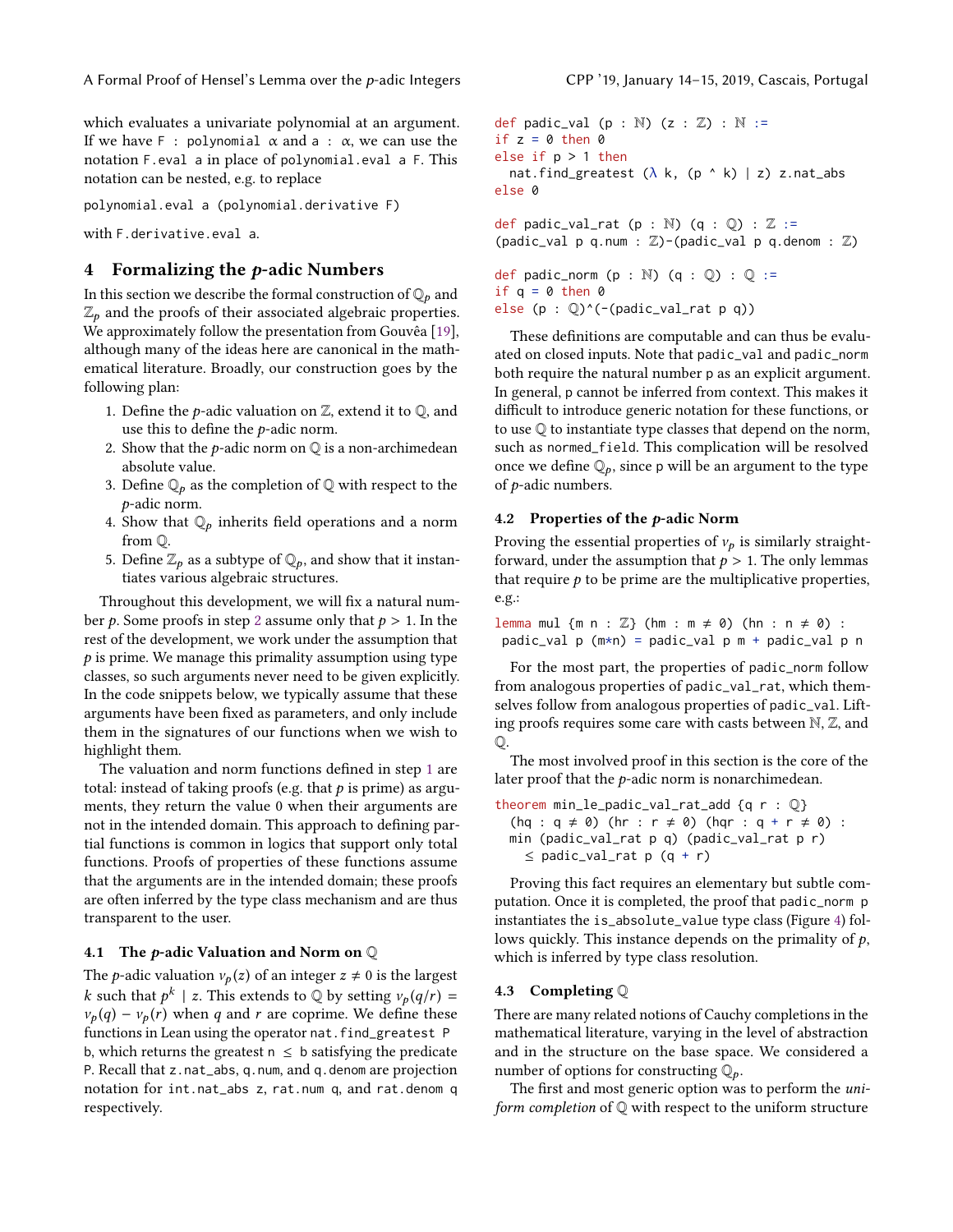generated by the p-adic norm [\[27\]](#page-10-25). A uniform space is an abstraction that falls somewhere in between a metric space, in which every two points are separated by a real-valued distance, and a topological space, which provides a generic but unquantified notion of "separatedness." A uniform structure allows one to consider relative distances between points without assigning concrete values to these distances. Any uniform space  $\alpha$  can be completed by considering the space of Cauchy filters over  $\alpha$ , where a Cauchy filter is a topological generalization of a Cauchy sequence. When the uniform structure on  $\alpha$  is induced by a metric (or norm), this construction reduces to the completion described in Section [2.](#page-1-0)

The uniform completion process has been formalized in Lean and could, in principle, be immediately specialized to obtain  $\mathbb{Q}_p$ . However, the generality of this construction is not so amenable to a "concrete" number type like  $\mathbb{Q}_p$ . It is quite difficult to lift operations that are not uniformly continuous, such as multiplication, from the base type to the completion space. Furthermore, one must reconcile the filter-based notion of completeness with a sequential notion in order to prove Hensel's lemma, which depends on finding a limit of a sequence of  $p$ -adic integers. These complications created by the generality of the uniform completion came with few upsides; it seemed more prudent to take a different approach. Regardless of the initial construction,  $\mathbb{Q}_p$  is easily instantiated as a complete uniform space after the fact.

A second option was to specialize the uniform completion to the completion of a normed structure. (We rejected the idea of using the metric completion, which falls in between, since it comes with all the disadvantages of the norm completion and more.) Under this specialization, the interface for lifting operations looks more familiar. Norm completions are not uncommon in mathematics, so although implementing an interface for this would take some initial effort, it could be reused in the future.

Two downsides discouraged us from this approach. First, the norm referred to in an arbitrary normed space is typically real-valued. Defining  $\mathbb{Q}_p$  would thus depend on  $\mathbb{R}$ , which is already a completion of  $\mathbb Q$  (using a different completion process). While logically sound, this approach would be pedagogically dubious, since it removes the direct analogy between  $\mathbb{Q}_p$  and  $\mathbb{R}$ ; it would also obscure the fact that the p-adic norm only takes rational values. A second, more practical, concern with this approach was related to the necessary type class inference. The norm on a space is generally inferred automatically, and the default instance for Q is the traditional absolute value. To use the p-adic norm instead, we would have to locally override this instance. Doing this would be possible but could lead to complications in future developments that use the p-adic norm and traditional absolute value on Q simultaneously.

The option we elected to follow is to directly define the Cauchy sequence completion of a type  $\alpha$ , with respect to an absolute value on  $\alpha$  taking values in an arbitrary ordered <span id="page-5-0"></span>class is\_absolute\_value  $\{\alpha\}$  [ordered\_field  $\alpha$ ] { $\beta$ } [ring  $\beta$ ] (f :  $\beta \rightarrow \alpha$ ) : Prop := (abv\_nonneg :  $\forall$  x,  $\emptyset \leq f$  x) (abv\_eq\_zero :  $\forall$  {x},  $f$   $x = 0 \leftrightarrow x = 0$ )  $(abv_add : V \times y, f (x + y) \leq f x + f y)$ (abv\_mul :  $\forall$  x y, f  $(x * y) = f x * f y$ ) parameters  $\{\alpha : \text{Type}\}\$  [comm\_ring  $\alpha$ ] parameters ( $β$  : Type) [ordered\_field  $β$ ] parameters (abv :  $\alpha \rightarrow \beta$ ) [is\_absolute\_value abv] def cau\_seq : Type :=  ${f : \mathbb{N} \to \alpha \text{ // is}_\text{cauchy} \text{ abv f}}$ def equiv (f g : cau\_seq) : Prop :=  $\forall \varepsilon > 0$ ,  $\exists$  i,  $\forall$   $j \geq i$ , abv (f j - g j) <  $\varepsilon$ def completion : Type := quotient cau\_seq equiv instance : comm\_ring completion := . . .

Figure 4. A schematic depiction of the general Cauchy sequence completion. In Lean, parameters are automatically included as arguments to declarations throughout the duration of a section.

field (Figure [4\)](#page-5-0). If  $\alpha$  has a ring or field structure, this structure lifts immediately to the completion. This generalizes the former definition of  $\mathbb R$  in mathlib; we implement both  $\mathbb R$  and  $\mathbb{Q}_p$  as instances of this general construction. It has the added<br>hanget that the ring operations on  $\mathbb{Q}_p$  are computable all benefit that the ring operations on  $\mathbb{Q}_p$  are computable, although this property is not used in the current development. The downside to this approach is that some work must be done to connect the concrete  $\epsilon$ -definition of convergence to more general topological notions. This extra work can be minimized by instantiating  $\mathbb{Q}_p$  as a normed field, which we do in step [4.](#page-4-3)

def padic  $(p : \mathbb{N})$  [prime  $p$ ] : Type := completion Q (padic\_norm p)

notation  $Q_{-[p]} :=$  padic p

The completion function takes two explicit arguments, a type and a field-valued function on that type. An implicit argument, inferred by type class resolution, shows that the field-valued function is an absolute value. Since the p-adic norm is only an absolute value if  $p$  is prime, it is essential to assume primality in the definition of  $\mathbb{Q}_p$ . This hypothesis is also an implicit type class argument and normally will be inferred automatically.

#### 4.4 Operations on  $\mathbb{Q}_p$

The field operations on  $\mathbb{Q}_p$  are obtained for free through the Cauchy sequence construction. It also follows directly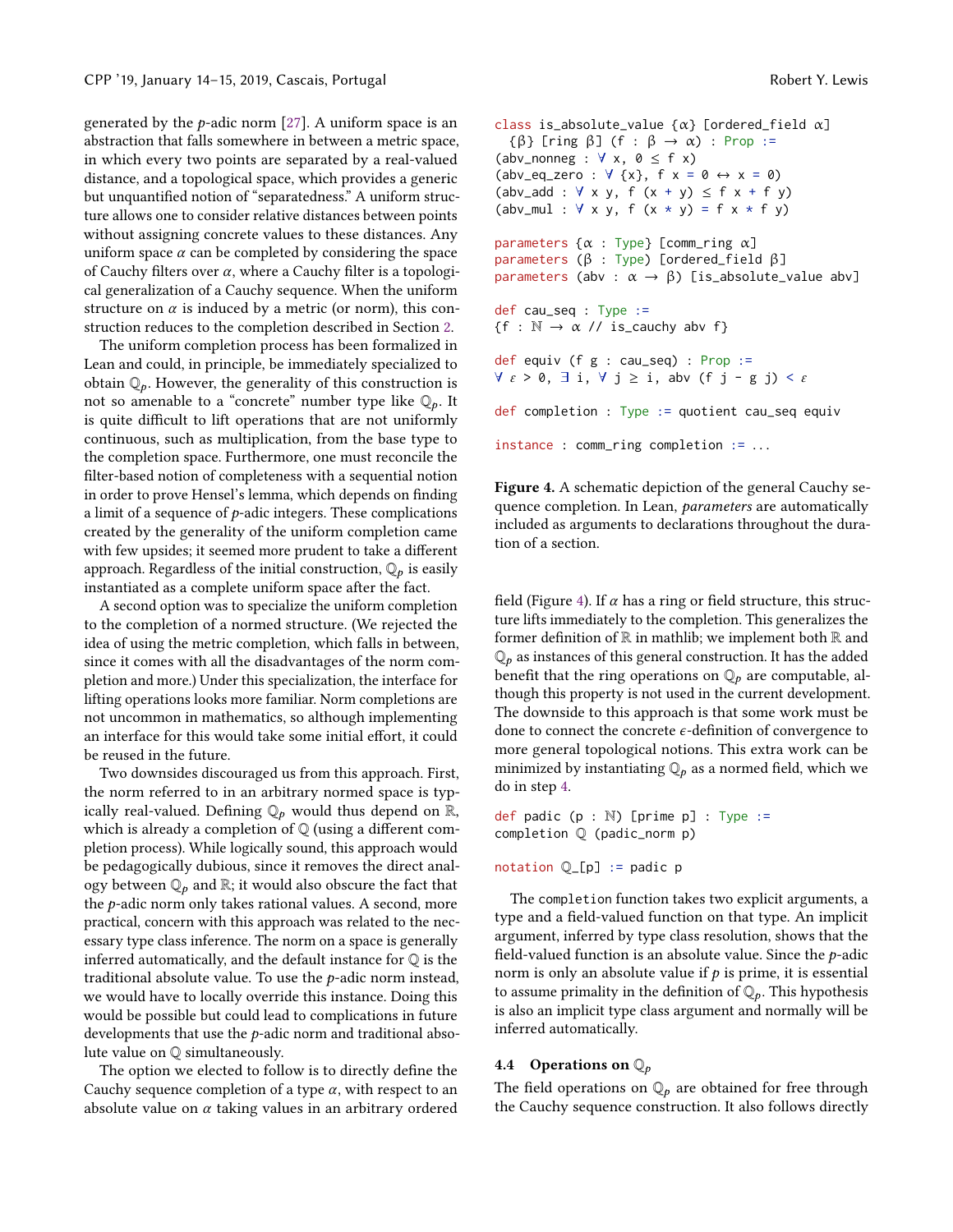A Formal Proof of Hensel's Lemma over the *p*-adic Integers CPP '19, January 14–15, 2019, Cascais, Portugal

that  $\mathbb Q$  is embedded in  $\mathbb Q_p$ . (Any constant sequence of rationals is Cauchy and is not equivalent to any other constant sequence of rationals, so each rational  $q$  induces a unique  $p$ -adic number  $\bar{q}$ .)

It takes more effort to lift the  $p$ -adic norm on  $\mathbb Q$  to a norm on  $\mathbb{Q}_p$ . Intuitively, one might be tempted to claim that "the norm of the limit is the limit of the norms," that is, that we should define the norm of a Cauchy sequence to be the limit of the norms of each entry. But since the  $p$ -adic norm is rational-valued, and  $\mathbb Q$  is not complete, this would unhelpfully produce a  $\mathbb{Q}_p$ -valued norm. Note the contrast with the real numbers: because the linear order on  $\mathbb Q$  lifts to  $\mathbb R$ , a realvalued norm makes sense. Instead, we exploit an important property of the  $p$ -adic norm, derived from the fact that its values lie in the set  $\{0\} \cup \{p^k \mid k \in \mathbb{Z}\}\$ . Because these values are separated (except at 0) the norms of the entries of any are separated (except at 0), the norms of the entries of any (nonzero) Cauchy sequence are eventually constant.

lemma stationary {f : cau\_seq Q (padic\_norm p)} (hf : ¬ f  $\approx$  0) :  $\exists$  N,  $\forall$  m n, m  $\geq$  N  $\rightarrow$  n  $\geq$  N  $\rightarrow$ padic\_norm  $p (f n) = p$ adic\_norm  $p (f m)$ 

```
def norm (f : cau_seq \mathbb Q (padic_norm p)) : \mathbb Q :=
if hf : f \approx 0 then 0
else padic_norm p (f (stationary_point hf))
def padic_norm_e : \mathbb{Q}_-[p] \rightarrow \mathbb{Q} :=
```
quotient.lift norm norm\_respects\_equiv

Thus, the limit is indeed rational valued, and we can define a rational-valued norm on the type of Cauchy sequences. This norm respects equivalence, so it can be lifted to the quotient  $\mathbb{Q}_p$ . With some work, the norm can be shown to preserve the essential properties of the norm on Q, including the nonarchimedean property. We can also check that the norm is indeed an extension of the norm on Q, meaning that for any  $q \in \mathbb{Q}$ ,  $|\bar{q}|_p = |q|_p$ .

Since we have defined  $\mathbb{Q}_p$  as the completion of  $\mathbb Q$  with respect to the  $p$ -adic norm, and the  $p$ -adic norm extends to  $\mathbb{Q}_p$ , it is important to check that  $\mathbb{Q}_p$  is in fact complete with recreate to its norm. We exain highlight the difference have respect to its norm. We again highlight the difference here between  $\mathbb{Q}_p$  and  $\mathbb{R}$ . Since the absolute value on  $\mathbb{R}$  is realvalued, as opposed to rational-valued, the arguments that  $\mathbb{Q}_p$  and  $\mathbb R$  are complete differ in significant ways. We do not use a general proof to cover both cases, since despite some structural similarity, the generalization is rather convoluted. We also prove that  $\mathbb Q$  is dense in  $\mathbb Q_p$ —meaning that every  $q \in \mathbb{Q}_p$  is arbitrarily close to  $\bar{r}$  for some  $r \in \mathbb{Q}$ —similarly to how we prove the analogous statement in R, with a separate implementation to account for the different absolute value.

We have thus established that  $\mathbb{Q}_p$  is a complete field, densely embedding Q, with a nonarchimedean norm that extends the  $p$ -adic norm on  $Q$ . These properties uniquely characterize  $\mathbb{Q}_p$ : any structure with these properties is isomorphic to  $\mathbb{Q}_p$ . (We have not yet formalized this statement.)

Finally, we instantiate  $\mathbb{Q}_p$  as a normed field. From this instance,  $\mathbb{Q}_p$  inherits a topology and uniform structure. The only complication, mentioned above, is that the generic norm of a normed ring is real-valued instead of rational-valued. But since the essential properties of the  $p$ -adic norm are already established, casting to  $\mathbb R$  is less troublesome here; similarly, the pedagogical concerns about using  $\mathbb R$  in the construction of  $\mathbb{Q}_p$  are no longer relevant.

From the normed field instance, we inherit the generic notation <sup>∥</sup>x<sup>∥</sup> for the norm of a p-adic number <sup>x</sup>. Unlike for the  $p$ -adic norm on  $Q$ , there is no ambiguity here about the parameter  $p$ , since it can be inferred from the type of x.

#### 4.5 Defining  $\mathbb{Z}_p$

The *p*-adic integers  $\mathbb{Z}_p$  are traditionally defined as the subset  ${z \in \mathbb{Q}_p \mid |z|_p \leq 1}.$  This is equivalent to the completion of  $Z$  using the  $p$ -adic norm, but for formalization purposes, the former definition is much simpler.

def padic\_int  $(p : N)$  [prime p] : Type :=  ${z : \mathbb{Q}[p] \; / \; ||z|| \leq 1}$ 

notation  $\mathbb{Z}\_$ [p] := padic\_int p

The notation here is for Lean's subtype data structure, meaning that a term  $z : \mathbb{Z}[\mathsf{p}]$  is a dependent pair of a term  $x : \mathbb{Q}$ [p] with a proof that  $||x|| \leq 1$ . Note that this is not a "strict" subtype, in the sense that the term z does not have type Q\_[p]; rather z.val, the first projection of z, has this type. We can move between the two types with little friction by defining a coercion from  $\mathbb{Z}$  [p] to  $\mathbb{Q}$  [p]. However, it is still convenient to minimize this kind of context shift, as we will discuss in Section [5.](#page-6-0)

From the properties of the *p*-adic norm, we obtain that  $\mathbb{Z}_p$ is closed under sums and products and show that it forms a subring of  $\mathbb{Q}_p$ . This subring has algebraic structure that make it a fruitful object of study. Most fundamentally, we instantiate  $\mathbb{Z}_p$  as a normed commutative local ring with maximal ideal  $\{x \in \mathbb{Z}_p \mid |x|_p < 1\}$ . We also show it is completemeaning that any Cauchy sequence of p-adic integers converges to a  $p$ -adic integer—and that it densely embeds  $\mathbb{Z}$ .

As with  $\mathbb{Q}_p$ , the topology on  $\mathbb{Z}_p$  is inherited from its norm. The open sets are generated by the family of balls { $x \in \mathbb{Z}_p$  |  $|z - x|_p < \epsilon$ , ranging over  $\epsilon \in \mathbb{R}_{>0}$  and  $z \in \mathbb{Z}_p$ .

#### <span id="page-6-0"></span>5 Formalizing Hensel's Lemma

Hensel's lemma establishes another fundamental algebraic property of  $\mathbb{Z}_p$ . This result provides simple criteria for locating  $p$ -adic integer roots of a polynomial; it is widely applied in  $p$ -adic analysis, and is also used in approximation algorithms in computer science [\[32\]](#page-10-26). The general notion of a Henselian local ring, defined to be a local ring for which Hensel's lemma holds, appears in algebraic geometry.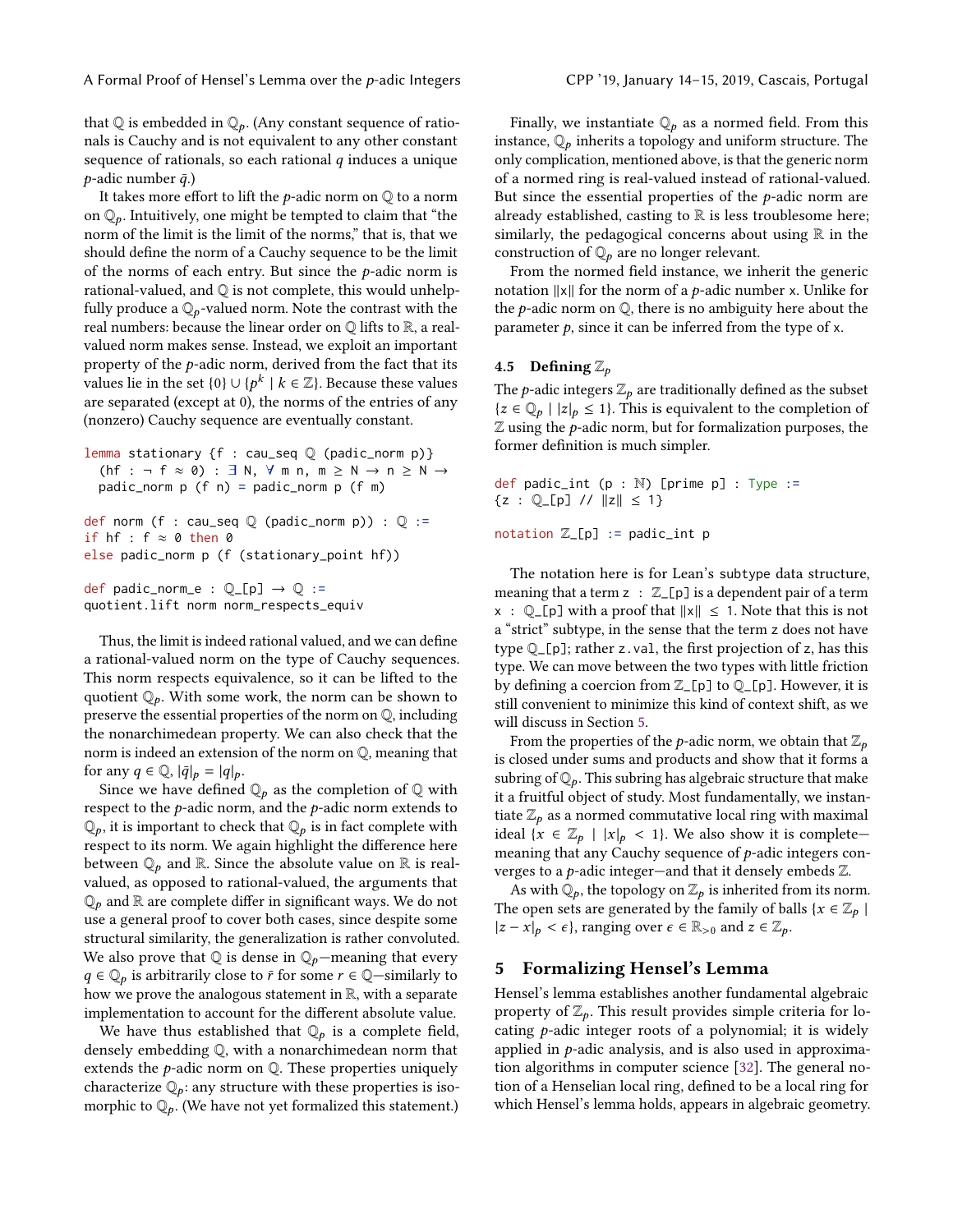Weaker analogues of Hensel's lemma hold over other structures, including the standard integers Z, but the hypotheses of these analogues are harder to satisfy than those for  $\mathbb{Z}_p$ .

The formal proof of Hensel's lemma follows a writeup by Conrad [\[10\]](#page-10-27). Conrad's description is more concrete than Gouvêa's [\[19\]](#page-10-14) and avoids unnecessary detours into the group  $\mathbb{Z}/p\mathbb{Z}$ , although the approaches are schematically identical. We slightly modify Conrad's proof to perform as much computation as possible inside  $\mathbb{Z}_p$ , without stepping into  $\mathbb{Q}_p$ .

Conrad [\[10,](#page-10-27) Theorem 4.1] states Hensel's lemma as follows. Here,  $\mathbb{Z}_p[X]$  is the ring of univariate polynomials over a variable X with coefficients in  $\mathbb{Z}_p$ . The derivative f' is the formal polynomial derivative, which does not rely on the formal polynomial derivative, which does not rely on the notion of a limit.

**Theorem.** Suppose that  $f(X) \in \mathbb{Z}_p[X]$  and  $a \in \mathbb{Z}_p$  satisfy  $|f(a)|_p < |f'(a)|_p^2$ . There exists a unique  $z \in \mathbb{Z}_p$  such that  $f(z) = 0$  and  $|z - a| \le |f'(a)|$ . Eurthermore, it holds that  $\hat{f}(z) = 0$  and  $|z - a|_p < |f'(a)|_p$ . Furthermore, it holds that  $|z - a| = |f(a)|/|f'(a)|$  and  $|f'(z)| = |f'(a)|$  $|z - a|_p = |f(a)|_p / |f'(a)|_p$  and  $|f'(z)|_p = |f'(a)|_p$ .

Hensel's lemma is sometimes stated with the requirements  $f(a) \equiv 0 \mod p$  and  $f'(a) \not\equiv 0 \mod p$ . This is a weaker corollary of what we state here. The statement we have proven in Lean is a direct translation of the stronger version.

theorem hensels\_lemma {p : N} [hp : prime p]  ${F : polynomial Z_{[p]}{ a : Z_{[p]} } :$ ∥F.eval a∥ < ∥F.derivative.eval a∥^2 →  $\exists z : \mathbb{Z}[p],$  F.eval  $z = \emptyset \land \emptyset$ ∥z - a∥ < ∥F.derivative.eval a∥ ∧ ∥z - a∥ = ∥F.eval a∥ / ∥F.derivative.eval a∥ ∧ ∥F.derivative.eval z∥ = ∥F.derivative.eval a∥ ∧  $\forall$  z' :  $\mathbb{Z}$  [p], F.eval z' = 0  $\rightarrow$ ∥z' - a∥ < ∥F.derivative.eval a∥ → z' = z

While Hensel's lemma can be proved in various different settings at different levels of generality, nearly all proofs follow the same approach: starting with the seed point a, they recursively define a sequence of approximations to the desired root, and argue that this sequence converges. This argument is typically seen as an analogy to Newton's method for finding roots of real functions.

Our proof goes by the following sketch:

- <span id="page-7-1"></span>1. Establish two generic polynomial identities that will be used at multiple points of the proof.
- 2. Define a constant, depending only on  $a$ , that will be used to bound various quantities.
- <span id="page-7-0"></span>3. Define a recursive sequence  $\mathbb{N} \to \mathbb{Z}_p$ , simultaneously proving bounds on the values of  $f$  along this sequence.
- 4. Show that this sequence is Cauchy.
- 5. Show that the limit of this Cauchy sequence has the desired properties, in particular that it is a root of f .
- 6. Show that this root is unique within a neighborhood of a.

This sketch comes directly from Conrad. Our approach diverges slightly in step [3,](#page-7-0) where we reconfigure the recursion to avoid unnecessary casts between  $\mathbb{Z}_p$  and  $\mathbb{Q}_p$ . We also

assume that  $f(a) \neq 0$  for much of the proof, and handle this later as a (simple) degenerate case. Conrad does not make this special case explicit, but the argument fails at a crucial point if  $f(a) = 0$ .

#### 5.1 Polynomial Identities

Two polynomial identities are used in the proof to rewrite expressions into forms that we can more easily bound. These identities are not specific to the  $p$ -adic numbers.

The first identity allows us to separate components of  $f(x)$  and  $f'(x)$  from the expansion of  $f(x + y)$ .

| lemma binom-exp (f : polynomial $\alpha$ ) (x y : $\alpha$ ) :                               |
|----------------------------------------------------------------------------------------------|
| $\exists$ k : $\alpha$ , f. eval (x + y) = f. eval x + (f. derivative. eval x) * y + k * y^2 |

This identity follows from a similar statement on commutative semirings.

```
\ndef binom-exp' {α} [comm_semiring α] (x y : α) : \n    ∀ n : N, 
$$
\exists
$$
 k : α,\n    (x + y)^n = x^n + n*x^(n-1)*y + k * y^2\n
```

After inducting on  $n$ , this proof follows nearly automatically using Lean's ring tactic. The only manual input is the value to instantiate k. This value was computed using computer algebra software, and using a link to such software (e.g. [\[29\]](#page-10-28)), even this step could potentially be automated.

The second identity shows that  $x - y$  divides  $f(x) - f(y)$ .

lemma eval\_sub (f : polynomial  $\alpha$ ) (x y :  $\alpha$ ) :  $\exists z : \alpha$ , f.eval x - f.eval y = z\*(x - y)

This also follows from a similar algebraic statement, which is proved by induction and ring evaluation.

#### 5.2 A Bounding Value

In the subsequent steps we will fix  $F : polynomial \mathbb{Z}[p]$ and  $a : \mathbb{Z}[\mathsf{p}]$ , and assume that the inequality

∥F.eval a∥ < ∥F.derivative.eval a∥^2

holds. (These assumptions are taken as parameters in Lean, which are automatically inserted into declarations throughout the duration of a section.) To establish bounds on the terms of the sequence we will define in step [3,](#page-7-0) we define an auxiliary constant T.

def  $T : \mathbb{R} : =$ ∥(F.eval a).val / ((F.derivative.eval a).val)^2∥

The division must take place in  $\mathbb{Q}_p$ , since  $\mathbb{Z}_p$  is not a field. However, our hypothesis guarantees that  $T < 1$ , so the quotient is in fact an integer. It is trivial to prove the following alternate characterization of T (which uses the norm on  $\mathbb{Z}_p$ ), along with various simple facts about T that will be useful for establishing bounds.

lemma T\_def : T = ∥F.eval a∥ / ∥F.derivative.eval a∥^2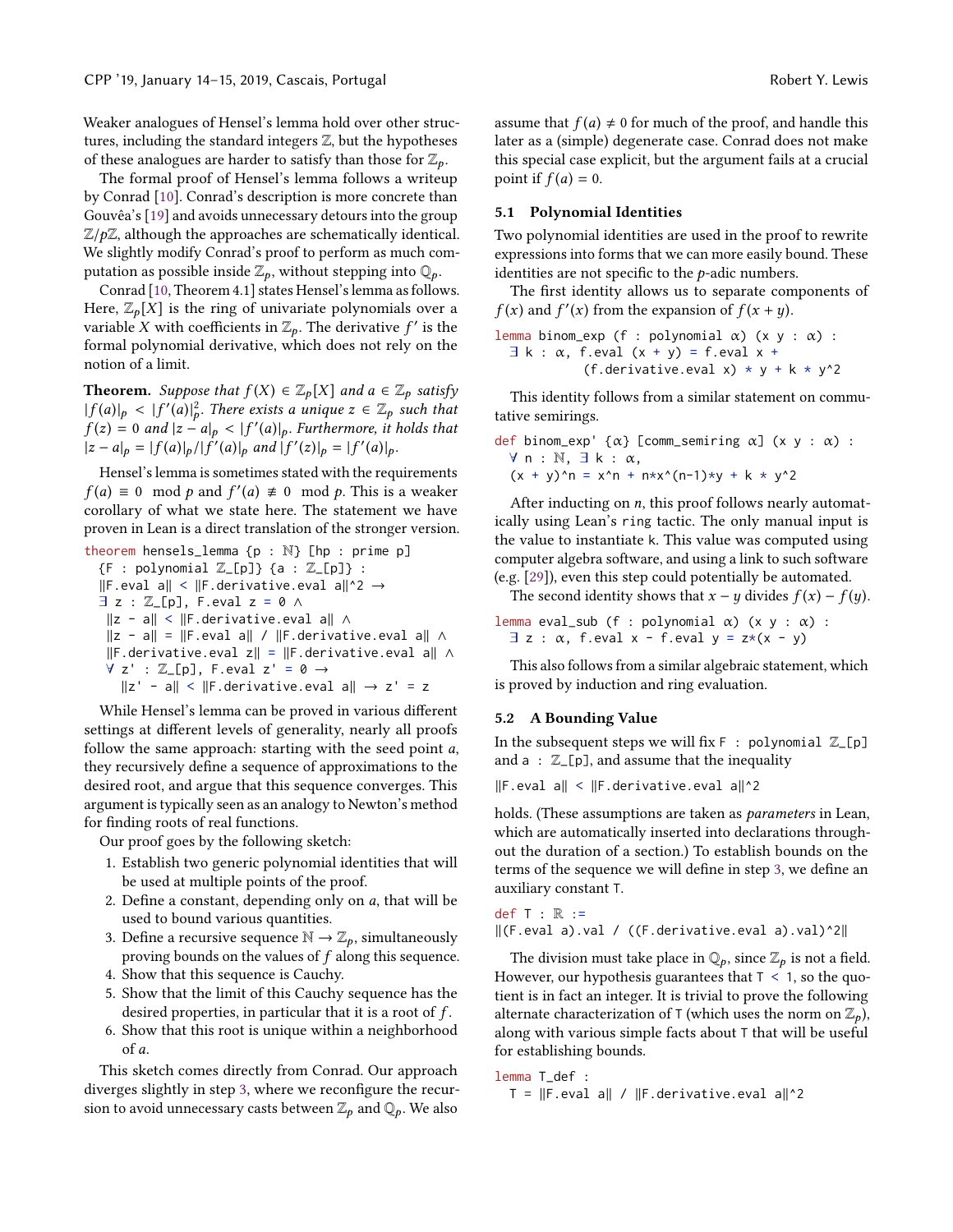#### 5.3 Defining the Newton Sequence

The core step of the proof of Hensel's lemma is to define a sequence  $\{a_n\}$  of values that converge to the desired solution. The recursion is typically given by

$$
a_0 = a
$$
  

$$
a_{n+1} = a_n - \frac{f(a_n)}{f'(a_n)}
$$

in informal texts. But without further information, this sequence lives in  $\mathbb{Q}_p$  instead of  $\mathbb{Z}_p$ ; we must establish properties about  $f(a_n)$  and  $f'(a_n)$  before concluding that  $a_{n+1}$  is an in-<br>teger In an informal presentation it is not a problem to first teger. In an informal presentation, it is not a problem to first define the sequence in  $\mathbb{Q}_p$  and show integrality afterward. But doing so in our formal development would introduce another layer of casts, one which we would prefer to avoid. We pay a cost to avoid it: the recursion to build  $\{a_n\}$  must incorporate the properties needed to prove integrality, making it slightly clumsier.

We define our induction hypothesis as follows:

def ih (n :  $\mathbb{N}$ ) (z :  $\mathbb{Z}[p]$ ) : Prop := ∥F.derivative.eval z∥ = ∥F.derivative.eval a∥ ∧ ∥F.eval z∥ ≤ ∥F.derivative.eval a∥^2 \* T ^ (2^n)

To construct our Newton sequence, we must (1) provide a value satisfying ih 0, and (2) assuming we have a value  $z : \mathbb{Z}$  [p] satisfying ih n z, produce a value  $z' : \mathbb{Z}$  [p] satisfying ih  $(n+1)$  z'. The informal recursion indicates that our base value should be a, and it is no trouble to prove ih 0 a. Under the assumption ih n z, we can check that

∥F.eval z / F.derivative.eval z∥ ≤ 1

and so the recursive value

z' := z - F.eval z / F.derivative.eval z

is indeed an integer.

The more difficult part of this induction is to show that ih (n+1) z' holds. While there is no deep theory needed to do this, we must calculate some chains of inequalities that, while relatively straightforward, are long and nonlinear. These computations invoke the inductive hypothesis on z, the nonarchimedean property of the  $p$ -adic norm, and both polynomial identities described in step [1.](#page-7-1) It takes roughly 70 lines of Lean code to perform these computations, compared to roughly 10 in the informal presentation. Many of these computations fall under the scope of the tool Polya [\[2\]](#page-10-29) developed by the author. In the future, such a tool could be used to significantly condense this portion of our proof.

These computations are sufficient to define the following:

def newton\_seq  $(n : \mathbb{N}) : \{z : \mathbb{Z}[\text{p}] \text{ // } \text{ih} \text{ n } z\}$ 

Projecting the first components, we obtain a sequence of p-adic integers satisfying the induction hypothesis.

#### 5.4 The Newton Sequence is Cauchy

The sequence we have defined should lead us to the root of F promised by Hensel's lemma. To reach it, we must show that newton\_seq is Cauchy, so that the completeness of  $\mathbb{Z}_p$ guarantees that a limit exists. We first establish the following lemma, which follows from another inequality computation:

lemma newton\_seq\_dist  ${n k : \mathbb{N}}$  (hnk :  $n \le k$ ) : ∥newton\_seq k - newton\_seq n∥ ≤ ∥F.derivative.eval a∥ \* T^(2^n)

(It is here that the special case  $f(a) = 0$  diverges from the general argument.) Since  $0 \leq T \leq 1$ , Lean's analysis library makes it easy to show that the right hand side tends to 0, from which we can deduce (from general properties of sequences) that newton\_seq is Cauchy. We can thus define soln :  $\mathbb{Z}[\mathsf{p}]$  to be the limit of newton\_seq.

#### 5.5 Properties of the Limit

From our induction hypothesis, we see that the values of ∥F.eval (newton\_seq n)∥ tend to 0 as n grows. It follows from the continuity of the norm (proved generally over normed spaces) that ∥F.eval soln∥ = 0, and thus F.eval soln =  $\theta$ , so we have found a root. The equation

∥F.derivative.eval soln∥ = ∥F.derivative.eval a∥

similarly follows from the induction hypothesis and the continuity of the norm and polynomial evaluation. A third limit argument shows that

∥soln - a∥ = ∥F.eval a∥ / ∥F.derivative.eval a∥

which implies the (less precise but sometimes more useful) bound ∥soln - a∥ < ∥F.derivative.eval a∥, the last property we sought.

The limit arguments in this section, when unfolded into the language of metric spaces, appear as frustrating manipulations of small numbers  $\epsilon$  and large numbers N. We work to avoid as much frustration as possible by making these arguments topologically. Establishing general results about Cauchy sequences on topological spaces lets us keep the  $\epsilon$ –*N* manipulations largely isolated.

#### 5.6 Uniqueness of the Solution

Hensel's lemma does more than just locate a root of the polynomial  $f$ : it guarantees that the root is the only one within a neighborhood of the seed point a. The uniqueness proof follows from a short computation using the first polynomial identity from step [1.](#page-7-1)

lemma soln\_unique  $(z : \mathbb{Z}[p])$  (he : F.eval  $z = 0$ ) (hlt : ∥z - a∥ < ∥F.derivative.eval a∥) : z = soln

When  $a$  is already a root of  $f$ , uniqueness follows even more directly. We can thus show Hensel's lemma by a case distinction on whether  $f(a) = 0$ , providing a as a witness in the special case and soln in the general case.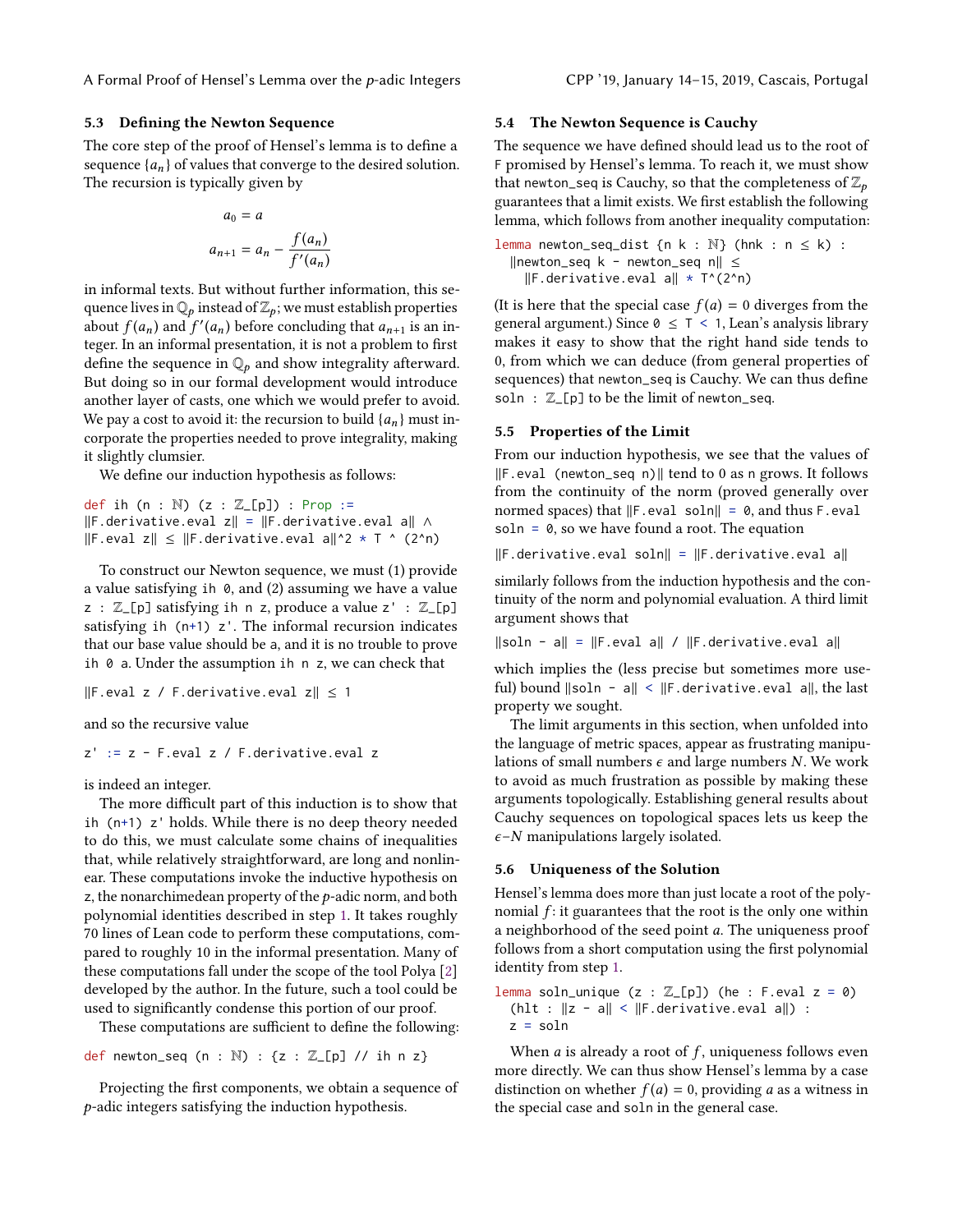## <span id="page-9-0"></span>6 Related Work

Although number theory is underrepresented in proof assistant libraries compared to other fields of mathematics, various projects have formalized results in this area. The following incomplete list indicates the depth and flavor of such projects.

The prime number theorem has been a popular target for formalization, verified first in Isabelle/HOL by Avigad, Donnelly, Gray, and Raff [\[1\]](#page-10-30) and subsequently by Harrison in HOL Light [\[23\]](#page-10-31), Carneiro in Metamath [\[8\]](#page-10-32), and others. Isabelle's Archive of Formal Proofs contains a number of related entries, including Eberl's proof of Dirichlet's theorem [\[15\]](#page-10-33). Elliptic curves and their number theoretic consequences have been addressed in multiple formalizations, including by Bartzia and Strub [\[4\]](#page-10-34). The transcendence of e and  $\pi$ , a result that is at least adjacent to number theory, was first formalized in Coq by Bernard, Bertot, Rideau, and Strub [\[5\]](#page-10-35). Analyses of the solutions to Pell's equations have been formalized in various systems, as has the proof of Fermat's little theorem; these and other classical results appear on Wiedijk's list of formalizations of 100 fundamental theorems [\[43\]](#page-11-5).

The only formal construction of  $\mathbb{Q}_p$  and  $\mathbb{Z}_p$  found in the literature is by Pelayo, Voevodsky, and Warren [\[37\]](#page-11-6), carried out in the Coq UniMath library [\[41\]](#page-11-7). Because of the univalent foundations of UniMath, it is difficult to compare their approach with ours. One immediate difference is that Pelayo et al. begin with an algebraic construction of  $\mathbb{Z}_p$  rather than an analytic construction of  $\mathbb{Q}_p$ . This construction defines  $\mathbb{Z}_p$  as a quotient on the ring of formal power series of  $\mathbb Z$ , and goes on to define  $\mathbb{Q}_p$  as the field of fractions on  $\mathbb{Z}_p$ . The algebraic approach is perhaps more appropriate in a univalent setting. A complete theory of the  $p$ -adics ultimately requires both analytic and algebraic structure. No matter which is chosen for the initial construction, the properties of the other must eventually be derived. The UniMath development ends soon after the ring and field structures are defined, and does not prove any theorems about  $\mathbb{Z}_p$  or  $\mathbb{Q}_p$ .

An undocumented construction of  $\mathbb{Q}_p$  by Harrison is also found in the HOL Light repository [\[22\]](#page-10-1), where it is written that the development is "meant as an example of using metric space completion." The development defines  $\mathbb{Q}_p$  as the metric completion of Q, which we believe is better avoided for pedagogical reasons (Section [4.3\)](#page-4-4). Since metric space completion does not preserve the field operations on Q, much of the construction is dedicated to redefining these operations on  $\mathbb{Q}_p$ . This development ends once the field structure on  $\mathbb{Q}_p$  is established, and does not prove any results about the type. It is interesting to note how the construction in a simply typed logic differs from those in dependent type theory. HOL Light does not allow one to define the type  $\mathbb{Q}_p$  depending on p (nor on a proof that  $p$  is prime). Instead, Harrison defines a general type padic that contains the image of  $\mathbb{Q}_p$  for each p. Such an approach is common in HOL-based systems, but is rarely used in systems like Lean, where the dependencies pose no problems.

Martin-Dorel, Hanrot, Mayero, and Théry describe a Coq formalization of Hensel's lemma for the standard integers, and show some of its applications in verifying bounds on rounding errors [\[32\]](#page-10-26). Their approach is more explicitly algorithmic than ours, as their applications involve computing solutions to polynomials modulo powers of  $p$  (a process known as Hensel lifting). For this purpose, it is reasonable to operate over the standard integers, since there are complications in defining  $\mathbb{Q}_p$  as a computable field. The statement of Hensel's lemma is rather less elegant than over  $\mathbb{Z}_p$ , however, and its import as an algebraic property is hidden.

## <span id="page-9-1"></span>7 Concluding Thoughts

The  $p$ -adic numbers and Hensel's lemma are an important tool of modern number theory, including the study of Diophantine equations. A recent project begun at the Vrije Universiteit Amsterdam aims to formalize results in this area. Constructing  $\mathbb{Q}_p$  and  $\mathbb{Z}_p$  are essential steps toward this goal. We plan to pursue consequences of Hensel's lemma in future work, beginning with applications of the local-global principle. The p-adic numbers can be abstracted in different ways, and Hensel's lemma proved in more general contexts; we plan to explore these possibilities. More concretely, it is often useful to consider the alternative characterization of  $\mathbb{Z}_p$  as the inverse limit of the rings  $\mathbb{Z}/p^n\mathbb{Z}$ . We plan to show the connection between this algebraic approach and show the connection between this algebraic approach and our analytic approach.

This development has also served as a case study for using Lean for such a project. The mix of analysis, algebra, and concrete computation make the p-adic numbers an interesting target; we found that Lean and its libraries were up to the task. Similar developments could certainly be made using other proof assistants, but we found the classical library and notational features of Lean to be quite helpful here; dependent type theory is a convenient logical foundation to use, since  $\mathbb{Q}_p$  is naturally a dependent type. Two particularly painful parts of the project were managing casts between various number structures and proving long but straightforward nonlinear inequalities. The former is especially likely to occur in further number theoretic developments, since it is often necessary to move between N, Z, Q, R,  $\mathbb{Q}_p$ ,  $\mathbb{Z}_p$ , and other number structures. We hope to develop tools to assist with this movement using Lean's metaprogramming capabilities.

As always, it is difficult to directly compare the lengths of our formalization and the informal proofs we followed, since they begin at different levels of background knowledge. The portion of our formalization that proves Hensel's lemma is around 400 lines of code, corresponding to 1.5 pages of text in Conrad's informal proof; tools mentioned in the previous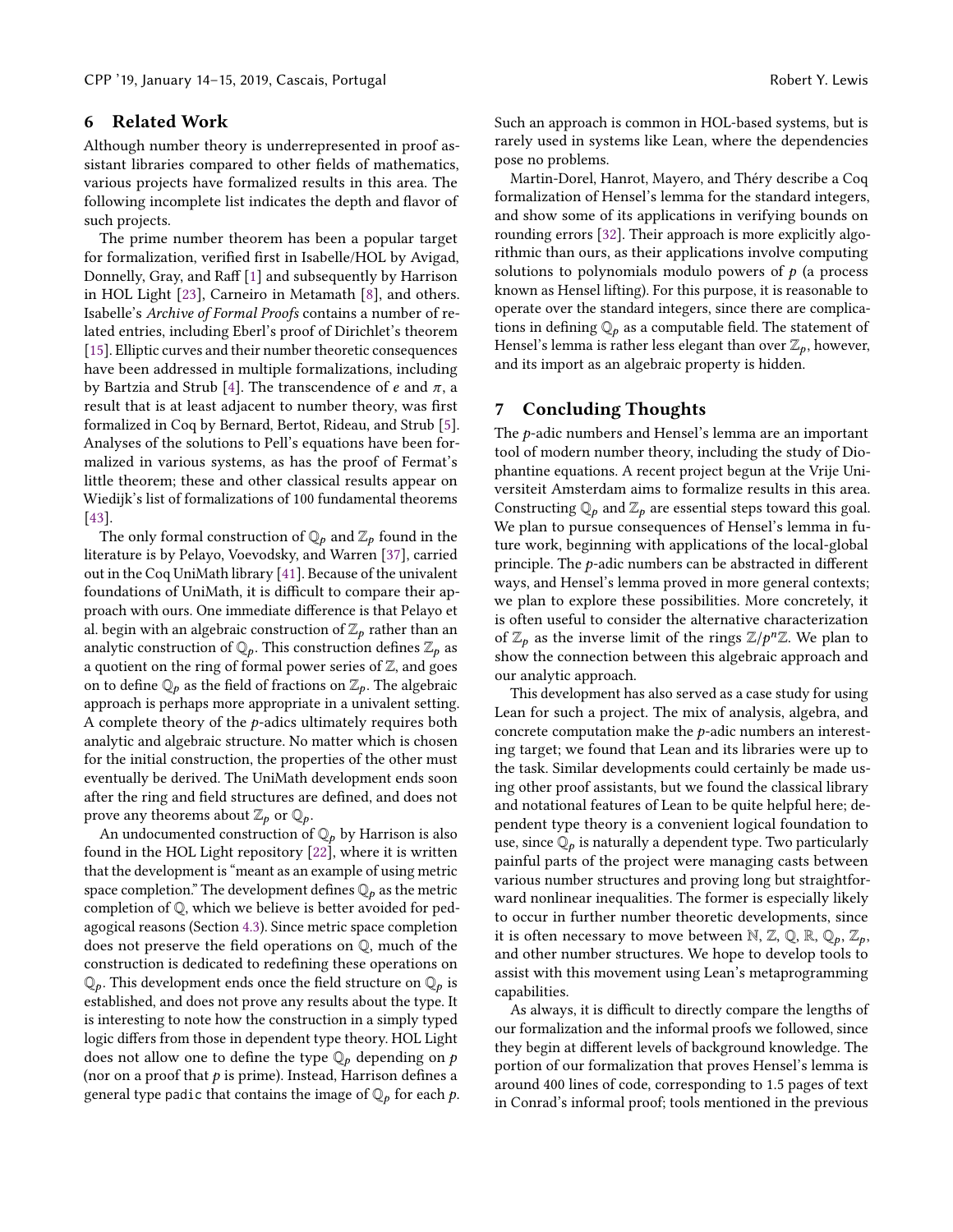paragraph should significantly decrease this ratio. This development has added around 4500 lines of code to the mathlib repository.

#### Acknowledgments

We would like to thank Jeremy Avigad, Alexander Bentkamp, Jasmin Blanchette, Kevin Buzzard, Sander Dahmen, Johannes Hölzl, Petar Vukmirović, and the Lean mathlib community for their support, advice, and comments. We acknowledge support from the European Research Council (ERC) under the European Union's Horizon 2020 research and innovation program (grant agreement No. 713999, Matryoshka).

#### References

- <span id="page-10-30"></span>[1] Jeremy Avigad, Kevin Donnelly, David Gray, and Paul Raff. 2007. A formally verified proof of the prime number theorem. ACM Trans. Comput. Logic 9, 1 (2007), 2. <https://doi.org/10.1145/1297658.1297660>
- <span id="page-10-29"></span>[2] Jeremy Avigad, Robert Y. Lewis, and Cody Roux. 2016. A heuristic prover for real inequalities. Journal of Automated Reasoning (2016).
- <span id="page-10-0"></span>[3] Grzegorz Bancerek, Czesław Byliński, Adam Grabowski, Artur Korniłowicz, Roman Matuszewski, Adam Naumowicz, and Karol Pąk. 2018. The Role of the Mizar Mathematical Library for Interactive Proof Development in Mizar. Journal of Automated Reasoning 61, 1 (01 Jun 2018), 9–32. <https://doi.org/10.1007/s10817-017-9440-6>
- <span id="page-10-34"></span>[4] Evmorfia-Iro Bartzia and Pierre-Yves Strub. 2014. A Formal Library for Elliptic Curves in the Coq Proof Assistant. In Interactive Theorem Proving, Gerwin Klein and Ruben Gamboa (Eds.). Springer International Publishing, Cham, 77–92.
- <span id="page-10-35"></span>[5] Sophie Bernard, Yves Bertot, Laurence Rideau, and Pierre-Yves Strub. 2016. Formal Proofs of Transcendence for e and Pi As an Application of Multivariate and Symmetric Polynomials. In Proceedings of the 5th ACM SIGPLAN Conference on Certified Programs and Proofs (CPP 2016). ACM, New York, NY, USA, 76–87. <https://doi.org/10.1145/2854065.2854072>
- <span id="page-10-21"></span>[6] Nicolas Bourbaki. 1998. General topology. Chapters 1–4. Springer, Berlin. vii+437 pages. Translated from the French, Reprint of the 1989 English translation.
- <span id="page-10-16"></span>[7] T. D. Browning. 2018. How often does the Hasse principle hold? In Algebraic geometry: Salt Lake City 2015. Proc. Sympos. Pure Math., Vol. 97. Amer. Math. Soc., Providence, RI, 89–102.
- <span id="page-10-32"></span>[8] Mario Carneiro. 2016. Formalization of the prime number theorem and Dirichlet's theorem. In Proceedings of the 9th Conference on Intelligent Computer Mathematics (CICM 2016). 10–13.
- <span id="page-10-20"></span>[9] Mario Carneiro. 2018. The Lean 3 Mathematical Library (presentation). [http://robertylewis.com/files/icms/Carneiro\\_mathlib.pdf](http://robertylewis.com/files/icms/Carneiro_mathlib.pdf)
- <span id="page-10-27"></span>[10] Keith Conrad. [n. d.]. Hensel's Lemma. [http://www.math.uconn.edu/](http://www.math.uconn.edu/~kconrad/blurbs/gradnumthy/hensel.pdf) [~kconrad/blurbs/gradnumthy/hensel.pdf](http://www.math.uconn.edu/~kconrad/blurbs/gradnumthy/hensel.pdf)
- <span id="page-10-18"></span>[11] Thierry Coquand and Christine Paulin. 1990. Inductively defined types. In COLOG-88 (Tallinn, 1988). Lec. Notes in Comp. Sci., Vol. 417. Springer, Berlin, 50–66. [https://doi.org/10.1007/3-540-52335-9\\_47](https://doi.org/10.1007/3-540-52335-9_47)
- <span id="page-10-13"></span>[12] Sander R. Dahmen and Samir Siksek. 2014. Perfect powers expressible as sums of two fifth or seventh powers. Acta Arith. 164, 1 (2014), 65–100. <https://doi.org/10.4064/aa164-1-5>
- <span id="page-10-19"></span>[13] Leonardo de Moura, Gabriel Ebner, Jared Roesch, and Sebastian Ullrich. 2017. The Lean Theorem Prover (presentation). [http://leanprover.](http://leanprover.github.io/presentations/20170116_POPL) [github.io/presentations/20170116\\_POPL](http://leanprover.github.io/presentations/20170116_POPL)
- <span id="page-10-17"></span>[14] Leonardo de Moura, Soonho Kong, Jeremy Avigad, Floris van Doorn, and Jakob von Raumer. 2014. The Lean Theorem Prover. http://leanprover.github.io/files/system.pdf (2014).
- <span id="page-10-33"></span>[15] Manuel Eberl. 2017. Dirichlet L-Functions and Dirichlet's Theorem. Archive of Formal Proofs (Dec. 2017). [http://isa-afp.org/entries/](http://isa-afp.org/entries/Dirichlet_L.html) [Dirichlet\\_L.html](http://isa-afp.org/entries/Dirichlet_L.html), Formal proof development.
- <span id="page-10-23"></span>[16] Gabriel Ebner, Sebastian Ullrich, Jared Roesch, Jeremy Avigad, and Leonardo de Moura. 2017. A metaprogramming framework for formal verification. Proceedings of the ACM on Programming Languages 1, ICFP (2017), 34.
- <span id="page-10-5"></span>[17] Georges Gonthier. 2008. Formal proof-the four-color theorem. Notices of the AMS 55, 11 (2008), 1382–1393.
- <span id="page-10-6"></span>[18] Georges Gonthier, Andrea Asperti, Jeremy Avigad, Yves Bertot, Cyril Cohen, François Garillot, Stéphane Le Roux, Assia Mahboubi, Russell O'Connor, Sidi Ould Biha, Ioana Pasca, Laurence Rideau, Alexey Solovyev, Enrico Tassi, and Laurent Théry. 2013. A Machine-Checked Proof of the Odd Order Theorem. In Interactive Theorem Proving, Sandrine Blazy, Christine Paulin-Mohring, and David Pichardie (Eds.). Springer, Berlin, 163–179.
- <span id="page-10-14"></span>[19] Fernando Q. Gouvêa. 1997. p-adic Numbers (second ed.). Springer, Berlin. vi+298 pages. <https://doi.org/10.1007/978-3-642-59058-0>
- <span id="page-10-24"></span>[20] Benjamin Gregoire and Assia Mahboubi. 2005. Proving Equalities in a Commutative Ring Done Right in Coq. In Theorem Proving in Higher Order Logics (TPHOLs 2005), LNCS 3603. Springer, 98–113.
- <span id="page-10-7"></span>[21] Thomas Hales, Mark Adams, Gertrud Bauer, Tat Dat Dang, John Harrison, Hoang Le Truong, Cezary Kaliszyk, Victor Magron, Sean McLaughlin, Tat Thang Nguyen, et al. 2017. A formal proof of the Kepler conjecture. In Forum of Mathematics, Pi, Vol. 5. Cambridge University Press.
- <span id="page-10-1"></span>[22] John Harrison. [n. d.]. The HOL Light theorem prover. [https://www.](https://www.cl.cam.ac.uk/~jrh13/hol-light/) [cl.cam.ac.uk/~jrh13/hol-light/](https://www.cl.cam.ac.uk/~jrh13/hol-light/)
- <span id="page-10-31"></span>[23] John Harrison. 2009. Formalizing an analytic proof of the Prime Number Theorem. Journal of Automated Reasoning 43 (2009), 243– 261.
- <span id="page-10-11"></span>[24] Eric C. R. Hehner and RNS Horspool. 1979. A new representation of the rational numbers for fast easy arithmetic. SIAM J. Comput. 8, 2 (1979), 124–134.
- <span id="page-10-15"></span>[25] Kurt Hensel. 1908. Theorie der algebraischen Zahlen. Number v. 1 in Cornell University Library historical math monographs. B. G. Teubner. <https://books.google.nl/books?id=CHUAAAAAMAAJ>
- <span id="page-10-22"></span>[26] Johannes Hölzl, Fabian Immler, and Brian Huffman. 2013. Type classes and filters for mathematical analysis in Isabelle/HOL. In International Conference on Interactive Theorem Proving. Springer, 279–294.
- <span id="page-10-25"></span>[27] Ioan James. 1999. Topologies and uniformities. Springer-Verlag London, Ltd., London. xvi+230 pages. [https://doi.org/10.1007/](https://doi.org/10.1007/978-1-4471-3994-2) [978-1-4471-3994-2](https://doi.org/10.1007/978-1-4471-3994-2) Revised version of ıt Topological and uniform spaces [Springer, New York, 1987; MR0884154 (89b:54001)].
- <span id="page-10-10"></span>[28] Christer Lech. 1953. A note on recurring series. Ark. Mat. 2, 5 (08 1953), 417–421. <https://doi.org/10.1007/BF02590997>
- <span id="page-10-28"></span>[29] Robert Y. Lewis. 2017. An extensible ad hoc interface between Lean and Mathematica. Electronic Proceedings in Theoretical Computer Science 262 (Dec 2017), 23–37. <https://doi.org/10.4204/eptcs.262.4>
- <span id="page-10-2"></span>[30] Assia Mahboubi and Enrico Tassi. [n. d.]. Mathematical Components. <https://math-comp.github.io/mcb/>
- <span id="page-10-9"></span>[31] K. Mahler. 1958. An interpolation series for continuous functions of <sup>a</sup> p-adic variable. J. Reine Angew. Math. 199 (1958), 23–34. [https:](https://doi.org/10.1515/crll.1958.199.23) [//doi.org/10.1515/crll.1958.199.23](https://doi.org/10.1515/crll.1958.199.23)
- <span id="page-10-26"></span>[32] Érik Martin-Dorel, Guillaume Hanrot, Micaela Mayero, and Laurent Théry. 2015. Formally Verified Certificate Checkers for Hardest-to-Round Computation. Journal of Automated Reasoning 54, 1 (01 Jan 2015), 1–29. <https://doi.org/10.1007/s10817-014-9312-2>
- <span id="page-10-12"></span>[33] William McCallum and Bjorn Poonen. 2012. The method of Chabauty and Coleman. In Explicit methods in number theory. Panor. Synthèses, Vol. 36. Soc. Math. France, Paris, 99–117.
- <span id="page-10-3"></span>[34] Norman Megill. 2006. Metamath. The Seventeen Provers of the World (2006), 88–95.
- <span id="page-10-4"></span>[35] Tobias Nipkow. [n. d.]. Archive of Formal Proofs. [https://www.isa-afp.](https://www.isa-afp.org/) [org/](https://www.isa-afp.org/)
- <span id="page-10-8"></span>[36] Alexander Ostrowski. 1916. Über einige Lösungen der Funktionalgleichung  $\psi(x) \cdot \psi(y) = \psi(xy)$ . Acta Math. 41 (1916), 271-284.